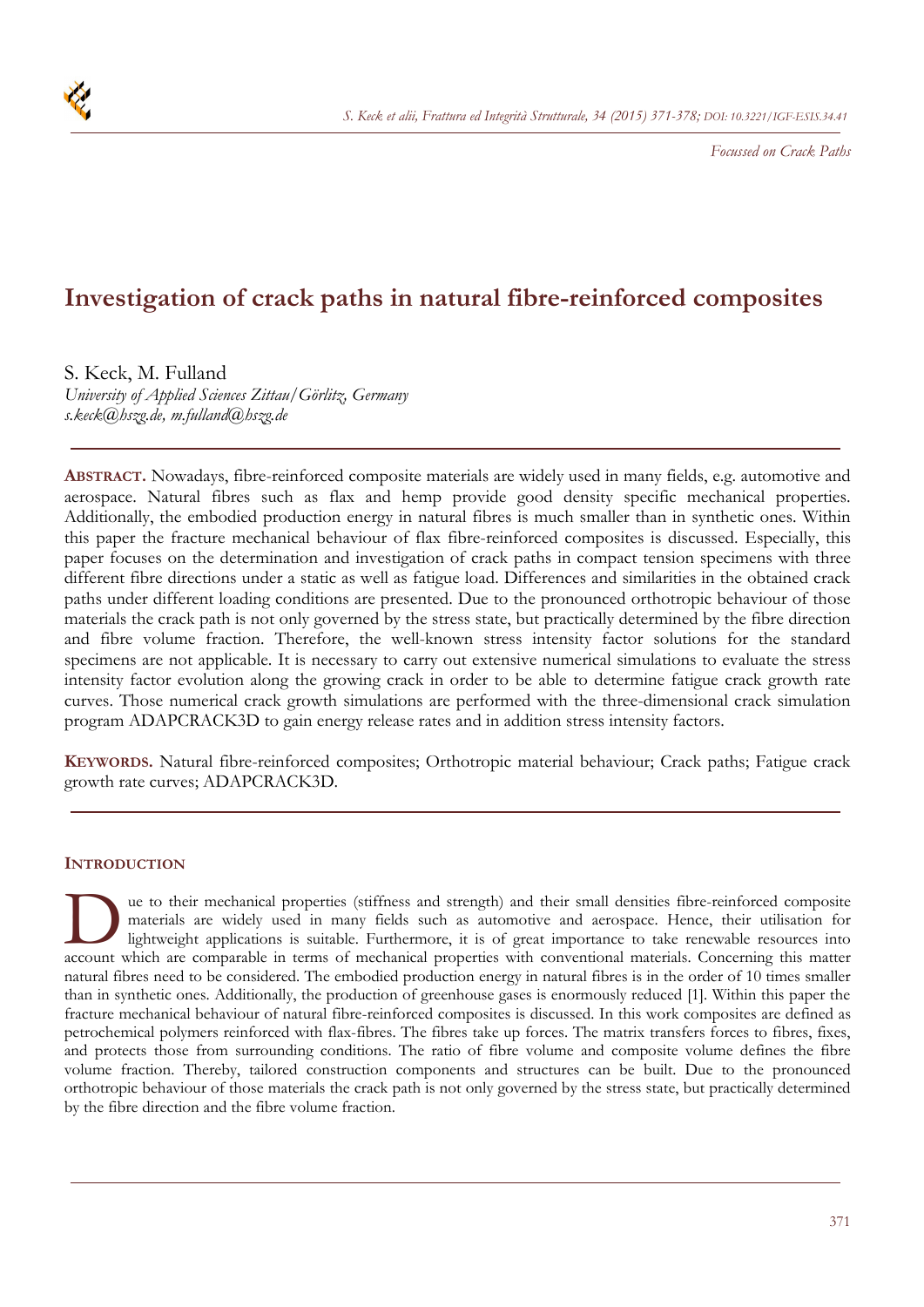

At first, materials and specimens are explained. Then experimental investigations and numerical computations are described. Later on the identified crack paths and fatigue crack growth curves are illustrated. Finally, conclusions of the obtained results and an outlook are given.

## **MATERIAL AND SPECIMENS**

n this work the composite is reinforced with flax-fibres, which are semi-finished products (yarn and twisted yarn). Their density is about 1,450 kg/m<sup>3</sup> [1]. For the polymer matrix an epoxy resin is used. The fibres get rolled on a frame to achieve a unidirectional alignment (Fig. 1). Due to the orthotropic behaviour of the fibres and the In this work the composite is reinforced with flax-fibres.<br>Their density is about 1,450 kg/m<sup>3</sup> [1]. For the polymetra frame to achieve a unidirectional alignment (Fig. 1).<br>unidirectional alignment the composites are orth

Unnotched specimens and compact tension specimens were taken from plates (geometric dimensions: 500 mm x 470 mm x 10 mm). The size of an unnotched specimen is 150 mm x 15 mm x 10 mm. The geometric dimensions of the compact tension specimens (Fig. 2) are chosen according to the ASTM standard E647-13 [2]. Due to the smaller mechanical properties (Fig. 3) compared to metallic materials the drill holes are reduced. The specimen depth is set to 10 mm. A postcuring process provides a higher strength of the polymer matrix. For each compact tension specimen the pre-crack initiation is produced with a razor blade (razor sawing).



Figure 1: Semi-finished product consisting of flax.



Figure 2: Geometric dimensions of the investigated compact tension specimen (dimensions in mm).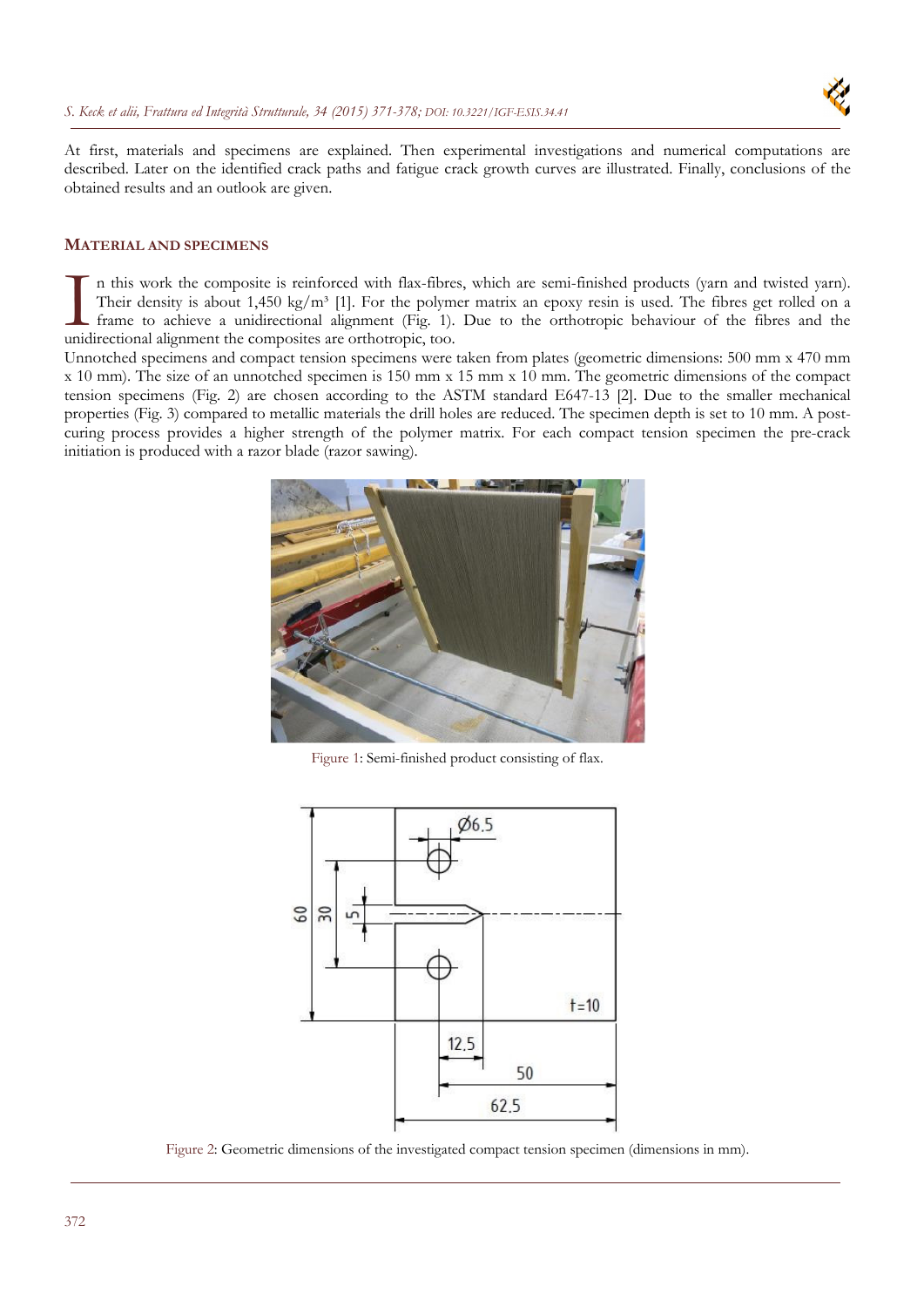

## **EXPERIMENTAL INVESTIGATIONS**

## *Mechanical properties*

he Young's moduli are measured by a universal testing machine (Zwick Roell Z250) under ambient temperature. Tensile tests were conducted to characterize the mechanical properties, which are required to execute the numerical simulations with real values. The mean values and the standard deviations of the Young's moduli of the The Young's moduli are measured by a universal testing machine (Zwick Roell Z250) under ambient temperature.<br>Tensile tests were conducted to characterize the mechanical properties, which are required to execute the numeric stands for flax. The number left to the slash describes the yarn count (unit: meters per gram). A '1' behind the slash marks a yarn and a '2' would mean a twisted yarn. Subsequently, fibre volume fraction and fibre direction are named. The fibre directions are illustrated schematically in Fig. 4.

Both constituents (fibres and polymer matrices) and composites have brittle fracture behaviour. Additionally, tensile test results show that there is a non-linear behaviour of the composites.



 $F-15/1-35% - 0$ ° F $F-15/1-51% - 0$ ° F $F-15/1-35% - 45$ ° F $F-15/1-51% - 45$ ° F $F-15/1-35% - 90$ ° F $F-15/1-51% - 90$ °





Figure 4: Schematic illustration of compact tension specimens with different fibre directions (0°, 45°, 90°).

#### *Crack paths*

The crack paths of the compact tension specimens were determined under static as well as cyclic loading conditions. In fatigue tests the stress ratio *R* is set to 0.1. Different values of remote tensile forces were applied, thus, the initial crack is in Mode I. Fig. 5 shows the crack paths of the specimens (fibre volume fraction 35%) under constant amplitude cyclic loading. After executing fatigue tests those were loaded until failure. If the fibre direction is perpendicular to the loading direction, the fatigue crack grows along the fibres (Fig. 5, right hand side). This particular crack path is identical with a path in homogeneous isotropic materials. If the angle between fibre direction and loading direction is about 45°, the crack path kinks at the crack tip and grows along the fibre direction (Fig. 5, middle). If the reinforced direction is parallel to the loading direction, the fatigue crack kinks at the crack tip in fibre direction and grows along the fibres (Fig. 5, left hand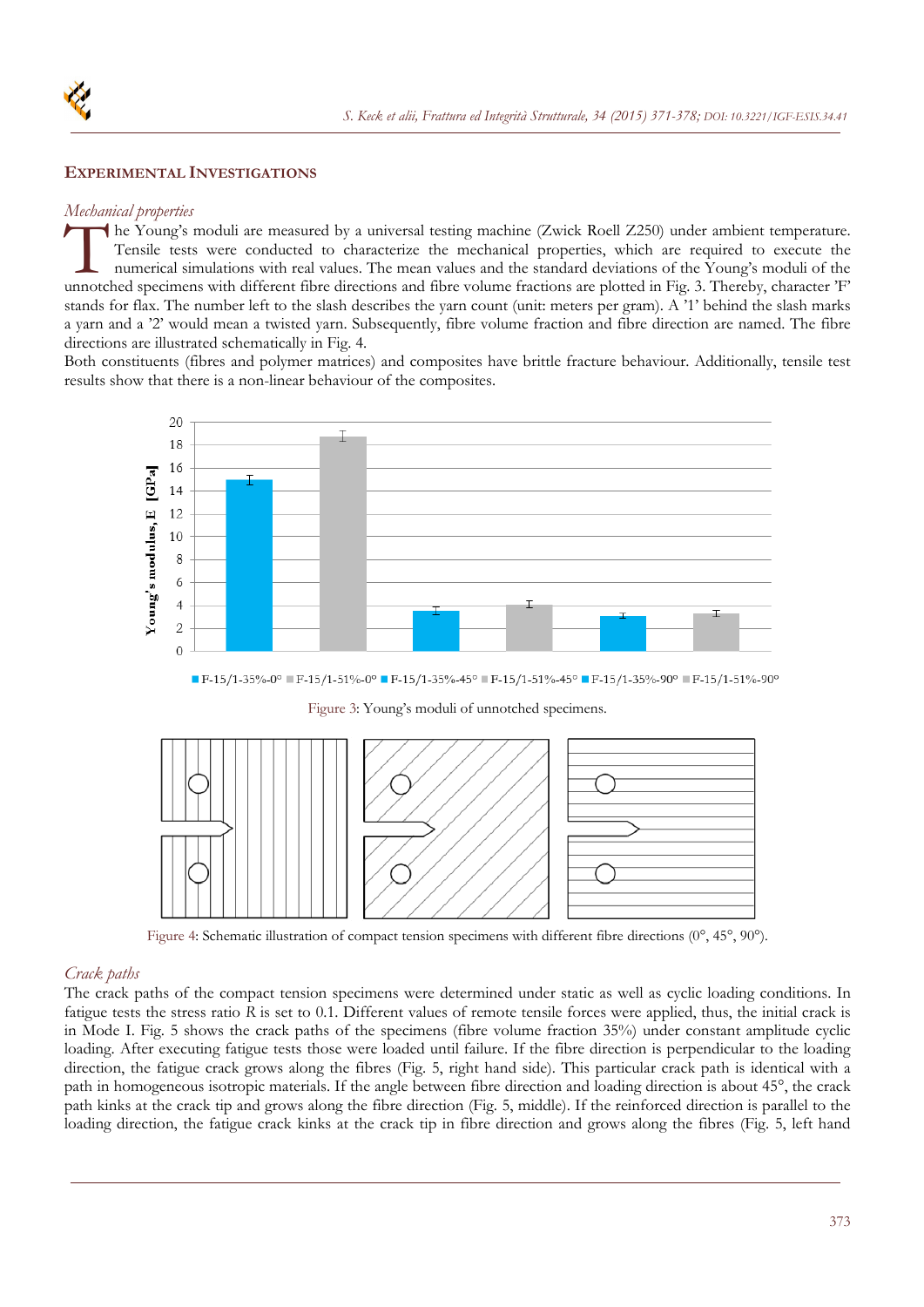side). In either case the crack paths are determined by the fibre direction and there are inter-fibre failures. The same crack paths were obtained by testing compact tension specimens under static loading.



Figure 5: Compact tension specimens with different directions after cyclic loading (fibre volume fraction 35%).

Further investigations showed that there is a relation between fibre volume fractions and crack paths. The dependence on the fibre volume fraction using compact tension specimens ( $0^{\circ}$  fibre direction, constant amplitude cyclic loading,  $R = 0.1$ ) is illustrated in Fig. 6. The more fibres are contained, the faster the crack path tends to grow in fibre direction.



Figure 6: Compact tension specimens with different fibre volume fractions (0° fibre direction).

#### **FATIGUE CRACK GROWTH RATE CURVES**

he fatigue tests were conducted on a resonance testing machine (Roell Amsler 100 HFP 5100) under constant amplitude cyclic loading and ambient temperature. The stress ratio R is set to 0.1 and the frequencies are about 30 Hz. The fatigue crack growth rate curves were determined by experimental investigations and application of The fatigue tests were conducted on a resonance testing machine (Roell Amsler 100 HFP 5100) under constant amplitude cyclic loading and ambient temperature. The stress ratio R is set to 0.1 and the frequencies are about 30 load cycles *N* the crack growth rates  $da/dN$  can be calculated. The equivalent stress intensity factors  $K_{eq}$  and the cyclic equivalent stress intensity factor Δ*Keq* are calculated according to Richard [3] as

$$
K_{eq} = \frac{K_I}{2} + \frac{1}{2} \sqrt{K_I^2 + 4(\alpha_1 K_H)^2 + 4(\alpha_2 K_H)^2}
$$
\n(1)

where  $\alpha_1 = K_{Ic}/K_{IIc}$  and  $\alpha_2 = K_{Ic}/K_{IIIc}$ .

There is no formula available to calculate the stress intensity factors for such anisotropic material. Hence, those are determined by the three-dimensional crack simulation program ADAPCRACK3D. The program uses the modified virtual crack closure method to determine the energy release rates and corresponding values of stress intensity factors [4]. The correlation function according to the ASTM standard E647-13 [2] to examine the crack length in order to the crack tip opening displacement is not applicable. Therefore, it is necessary to calculate the stress intensity factors corresponding to the determined crack lengths. A three-dimensional finite elements model of the specimen is constructed in the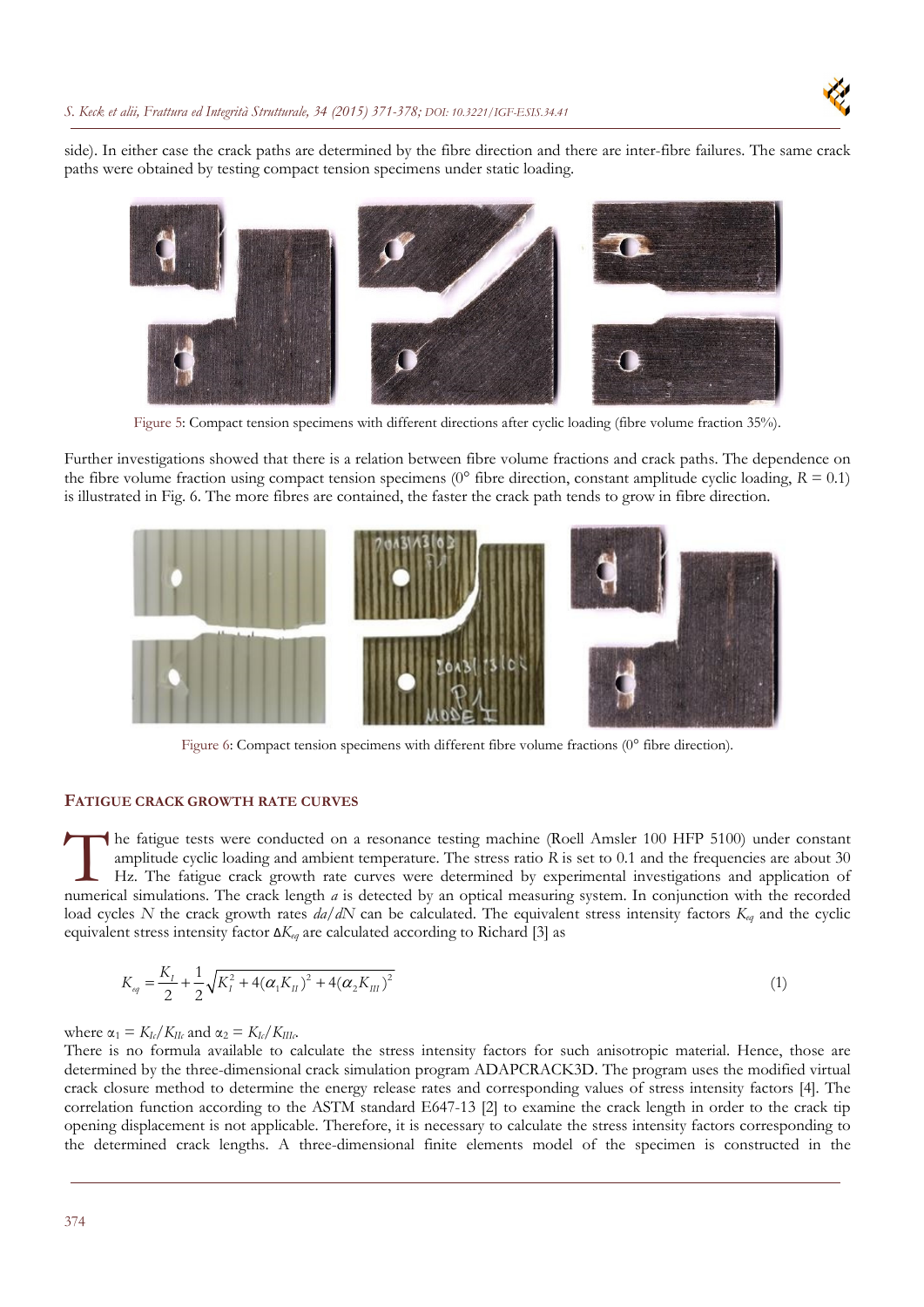commercial finite element program ABAQUS. The simulations are performed with ABAQUS and ADAPCRACK3D. Using the latter, the numerical simulations of the fatigue crack growth and the fracture mechanical analysis are computed. For crack propagation it is assumed that linear elastic fracture mechanics is valid [4].

For executing the numerical simulations Young's moduli are required. Those were needed, among other things, for calculating fracture mechanical parameters. Thus, values are chosen according to the determined ones (cf. Tab. 1). Consequently, due to reasonable simulation the inhomogeneous orthotropic material is approximated as a homogeneous orthotropic continuum.

| Fibre direction | $E1$ [GPa] | $E2$ [GPa] | $E3$ [GPa] |
|-----------------|------------|------------|------------|
| ∩°              |            | 20         |            |
| $45^{\circ}$    | Ć          | 4.2        | 4.2        |
| ου۰             | ́          |            |            |

Table 1: Mechanical properties for numerical simulations.

The fatigue crack growth rate curve for specimens with fibre direction perpendicular to the loading direction is illustrated in Fig. 7. The *da*/*dN* versus Δ*Keq* data are plotted on logarithmic scales. The fatigue crack growth rate curves for other directions are shown in Figs. 8 (45°) and 9 (0°). For each curve a fit of the necessary Forman/Mettu equation parameters (Tab. 2) has been carried out. This crack growth equation [5] is given by

$$
\frac{da}{dN} = C_{FM} \left[ \left( \frac{1 - \gamma}{1 - R} \right) \Delta K_{eq} \right]^{\eta} \left( \frac{1 - \frac{\Delta K_{th}}{\Delta K_{eq}}}{1 - \frac{K_{\text{max}}}{K_c}} \right)^{\eta} \tag{2}
$$

| Parameter       | Fibre direction |              |            |  |
|-----------------|-----------------|--------------|------------|--|
|                 | $0^{\circ}$     | $45^{\circ}$ | $90^\circ$ |  |
| $C_{FM}$        | 5E-04           | $2E-04$      | 9E-05      |  |
| $\gamma$        | $\theta$        | $\theta$     | $\theta$   |  |
| R               | 0.1             | 0.1          | 0.1        |  |
| $\Delta K_{tb}$ | 0.8             | 0.9          | 1.0        |  |
| $K_C$           | 4.5             | 9.0          | 9.0        |  |
| $\it n$         | 3.5             | 2.0          | 2.5        |  |
| $\overline{p}$  | 5.0             | 3.0          | 2.5        |  |
| q               | 0.50            | 0.25         | 0.25       |  |

Table 2: Forman/Mettu equation parameters.

It can be seen that near-threshold values can hardly be found due to the material and the sensitivity of the measurement system. Therefore, the threshold values can only be regarded as extrapolations. The data for the linear intervals are well-recorded, so that a fit of the parameters was possible. The slope of the fatigue crack growth rate curve for specimens with  $0^{\circ}$  fibre direction is much steeper than the other ones. The crack growth rate data for 45° specimens and 90° specimens are very similar.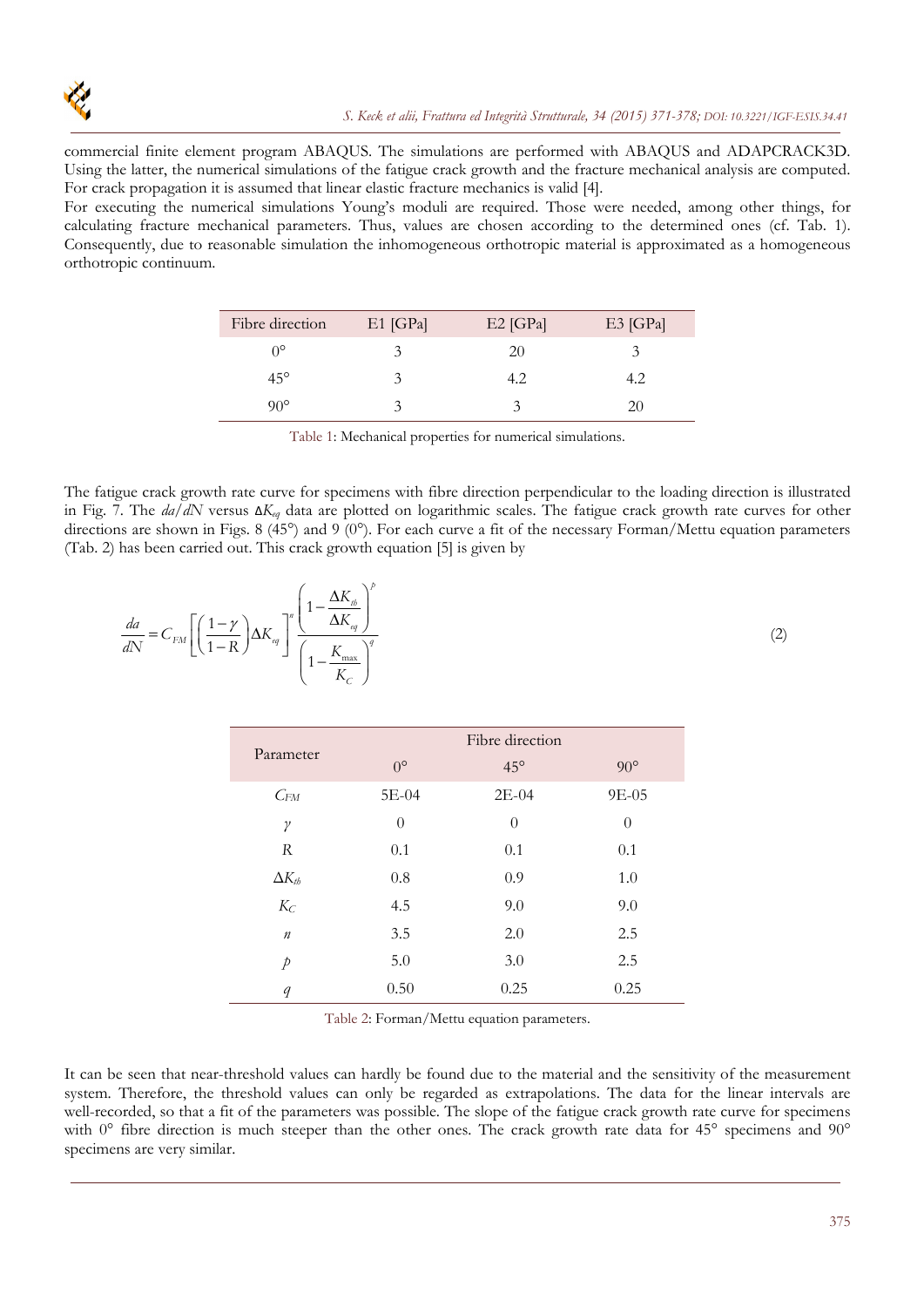

Figure 7: Fatigue crack growth rate data for compact tension specimens (90° fibre direction, *R* = 0.1).







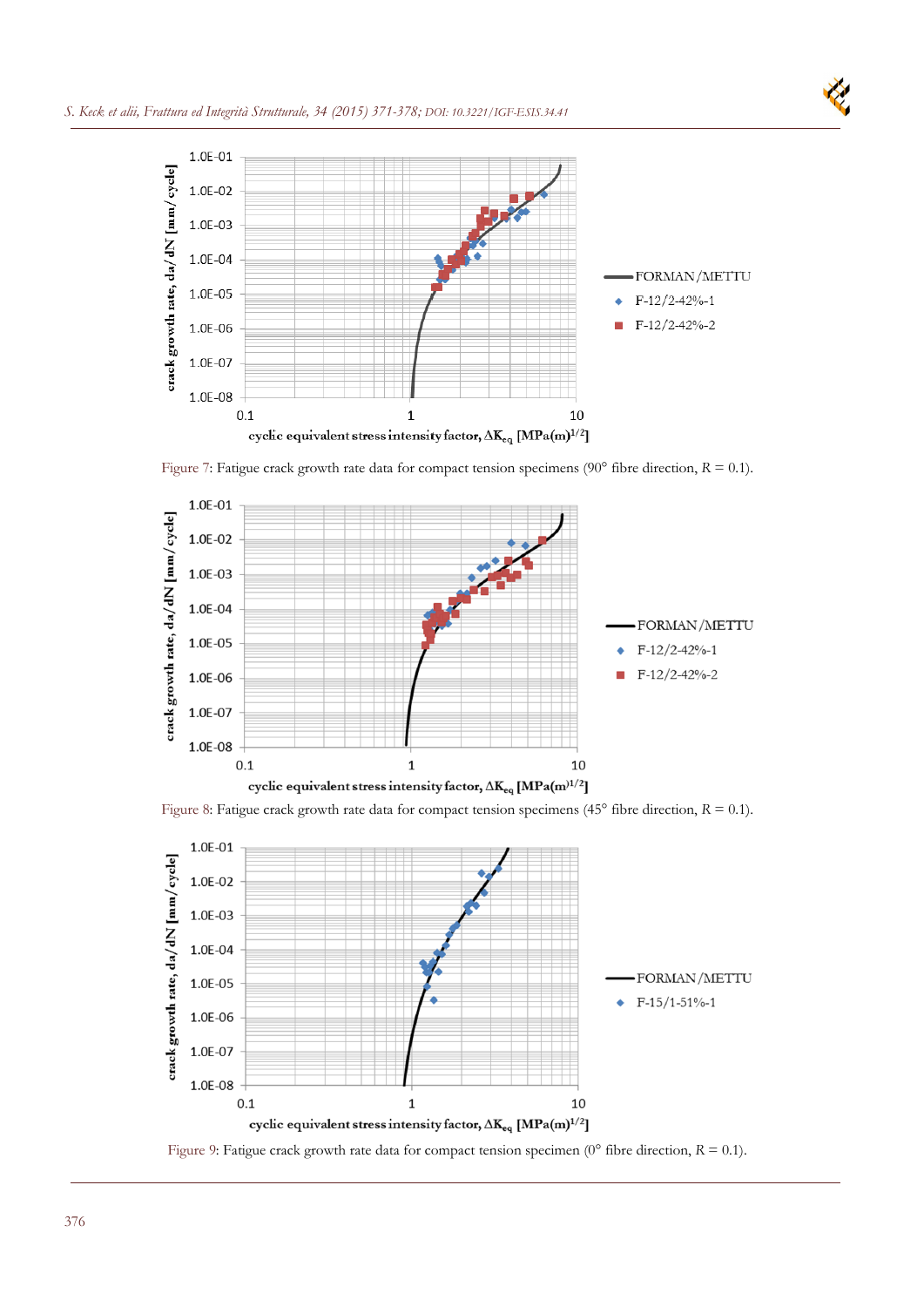## **GEOMETRY CORRECTION FACTOR FUNCTIONS**

he evolution of the cyclic equivalent stress intensity factors with the growing crack does not follow the wellknown stress intensity factor solution for compact tension specimens proposed by Srawley [6] since the material is no longer homogeneous and isotropic, in consequence the crack is not only governed by the stress state. It is The evolution of the cyclic equivalent stress intensity factors with the growing crack does not follow the well-<br>known stress intensity factor solution for compact tension specimens proposed by Srawley [6] since the materi crack in order to be able to determine fatigue crack growth rate curves. For numerical simulations experimentally determined crack lengths are required to calculate the corresponding stress intensity factors.

Hence, special functions for calculating the geometry correction factors for each fibre direction and fibre volume fraction are needed. Here, the geometry correction factor *Y* is computed with the equivalent stress intensity factor *Keq,* the specimen thickness *B*, the length of the ligament (specimen width) *X*, and the applied force *P* to

$$
Y = \frac{K_{eq} \cdot B \cdot \sqrt{X}}{P}
$$
 (3)

The single geometry correction factors can be expressed by a mathematical function. Commonly, the function depends on the crack length *a* and the length of the ligament, mostly named with the character *W*. Here, those lengths are denoted with the character *X* to point out that *X* is a directional parameter. For example, if the fibre direction is perpendicular to the loading direction (90°),  $X$  is assumed as the originally length of the ligament  $W$ . The function is described by

$$
Y\left(\frac{a}{X}\right) = Y\left(\frac{a}{W}\right) = 5.5 + 2\left(\frac{a}{W}\right) + 20\left(\frac{a}{W}\right)^2 + 8\left(\frac{a}{W}\right)^3 + 70\left(\frac{a}{W}\right)^4\tag{4}
$$

By means of the geometry correction factor functions it is possible to calculate values of the stress intensity factor and obtain fatigue crack growth rate curves for different fibre directions. The geometry correction function data for a compact tension specimen with 90° fibre direction are plotted in Fig. 10. For further fibre directions functions need to be developed. Therefore, it is suitable to only modify the parameter *X* in Eq. (4). Concerning this matter the length of the ligament *X* could be changed directional.



Figure 10: Geometry correction factor data for compact tension specimen (90° fibre direction).

## **CONCLUSIONS AND OUTLOOK**

n this paper mechanical and fracture mechanical behaviour of natural fibre-reinforced composites were presented. Thereby, crack paths for compact tension specimens with different fibre directions and fibre volume fraction were under consideration. Both fibre direction and fibre volume fraction influence the crack path. The more fibres are  $\prod_{m=1}^{n}$